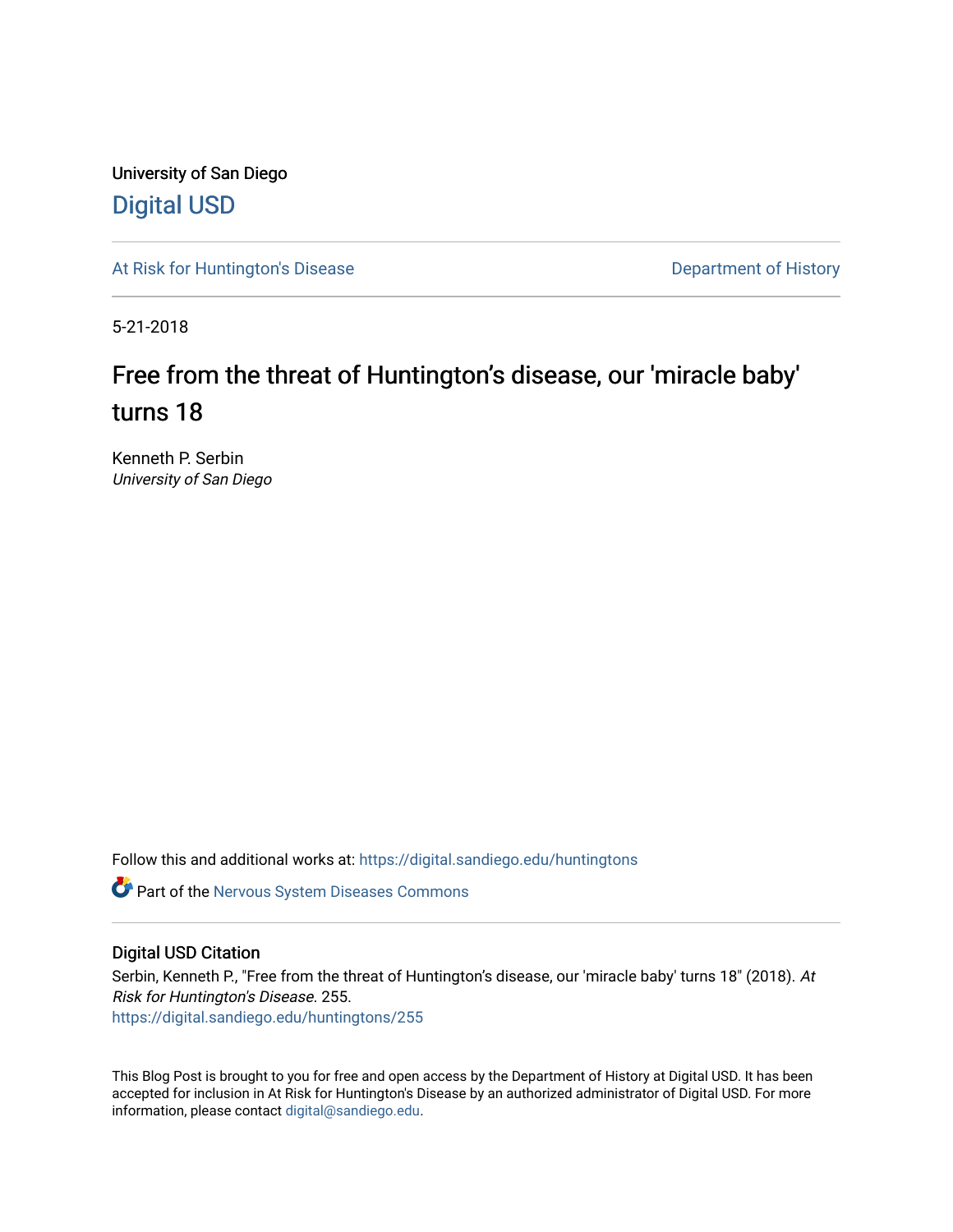# [At Risk for Huntington's Disease](http://curehd.blogspot.com/)

*HD is a genetically caused brain disorder that causes uncontrollable bodily movements and robs people's ability to walk, talk, eat, and think. The final result is a slow, ugly death. Children of parents with HD have a 50-50 chance of inheriting the disease. There is no cure or treatment.*

## Blog Archive

- $\blacktriangleright$  [2021](http://curehd.blogspot.com/2021/) (12)
- $2020(16)$  $2020(16)$
- $2019(19)$  $2019(19)$
- $2018(16)$  $2018(16)$
- [►](javascript:void(0)) [December](http://curehd.blogspot.com/2018/12/) (2)
- [►](javascript:void(0)) [November](http://curehd.blogspot.com/2018/11/) (2)
- [►](javascript:void(0)) [September](http://curehd.blogspot.com/2018/09/) (2)
- $\blacktriangleright$  [July](http://curehd.blogspot.com/2018/07/) (1)
- $\nabla$  [May](http://curehd.blogspot.com/2018/05/)  $(1)$

Free from the threat of [Huntington's](http://curehd.blogspot.com/2018/05/free-from-threat-of-huntingtons-disease.html) disease, our ...

- $\blacktriangleright$  [April](http://curehd.blogspot.com/2018/04/) (2)
- $\blacktriangleright$  [March](http://curehd.blogspot.com/2018/03/) (3)
- $\blacktriangleright$  [February](http://curehd.blogspot.com/2018/02/) (3)
- $2017(14)$  $2017(14)$
- $2016(13)$  $2016(13)$
- $\blacktriangleright$  [2015](http://curehd.blogspot.com/2015/) (24)
- $\blacktriangleright$  [2014](http://curehd.blogspot.com/2014/) (24)
- $\blacktriangleright$  [2013](http://curehd.blogspot.com/2013/) (30)
- $\blacktriangleright$  [2012](http://curehd.blogspot.com/2012/) (26)
- $\blacktriangleright$  [2011](http://curehd.blogspot.com/2011/) (33)
- $\blacktriangleright$  [2010](http://curehd.blogspot.com/2010/) (26)
- $\blacktriangleright$  [2009](http://curehd.blogspot.com/2009/) (21)
- $\blacktriangleright$  [2008](http://curehd.blogspot.com/2008/) $(7)$
- $\blacktriangleright$  [2007](http://curehd.blogspot.com/2007/) $(7)$
- $\blacktriangleright$  [2006](http://curehd.blogspot.com/2006/) (4)
- $\blacktriangleright$  [2005](http://curehd.blogspot.com/2005/) (17)

### About Me **GENE [VERITAS](https://www.blogger.com/profile/10911736205741688185)**

View my [complete](https://www.blogger.com/profile/10911736205741688185) profile

## HD Links

[Huntington's](http://www.hdsa.org/) Disease Society of America [International](http://www.huntington-assoc.com/) Huntington **Association** [Huntington's](http://hddrugworks.org/) Disease Drug **Works** [Huntington's](http://www.hdlighthouse.org/) Disease **Lighthouse** 

#### MONDAY, MAY 21, 2018

# Free from the threat of Huntington's disease, our 'miracle baby' turns 18

*I dedicate this article to my daughter Bianca Serbin*.

In June, our "miracle baby," who [tested negative in the womb](http://curehd.blogspot.com/2006/11/handling-news.html) for Huntington's disease in 2000, will graduate from high school and turn 18. In August, she will enter the [University of Pennsylvania,](https://www.upenn.edu/) to study in its College of Arts and Sciences.

It is a watershed moment, a milestone I once feared I would not reach, and a sign—though hardly a final one—that our daughter is on the road to adulthood with her family intact.

Because I inherited the HD gene from my mother, who died of the disease in 2006 at age 68, I will inevitably develop symptoms. At 58, I'm well beyond my mother's age of onset. Each day of health is a blessing and a privilege, as I witness so many of my affected "HD brothers and sisters" struggle with the disabling symptoms.

Scientists strive to understand why people like my mother and me, with the same degree of genetic defect, become symptomatic at different ages. Although there is no scientific proof, doctors and scientists have told me that leading an enriching life – and treating my health carefully – has helped me stay healthy.

I agree. Watching HD rob my mother's ability to walk, talk, and care for herself, I could not imagine reaching this point free of the disease's classic symptoms. Joining my wife Regina in guiding Bianca to adulthood has provided me with a deep sense of purpose, enjoyment, and pride.

With Bianca, we have also faced crises: being HD-free is no guarantee of perfect health or a worry-free life for her. As a result, we have become closer as a family, and Bianca has matured.

Now, as Bianca prepares to enter the next stage of life, I am deeply relieved.

I had feared not being able to watch her graduate from high school. As educator parents valuing quality schooling, [we sacrificed financially](http://curehd.blogspot.com/2011/10/huntingtons-disease-and-financial.html) to put her in a top private high school to give her the best chance to succeed in life. I had worried that, if disabled by HD, I could not help pay the bills and save for college.

I also feel a deep sense of pride, satisfaction, and accomplishment: I have fulfilled some key responsibilities as a father, handing Bianca the baton of life.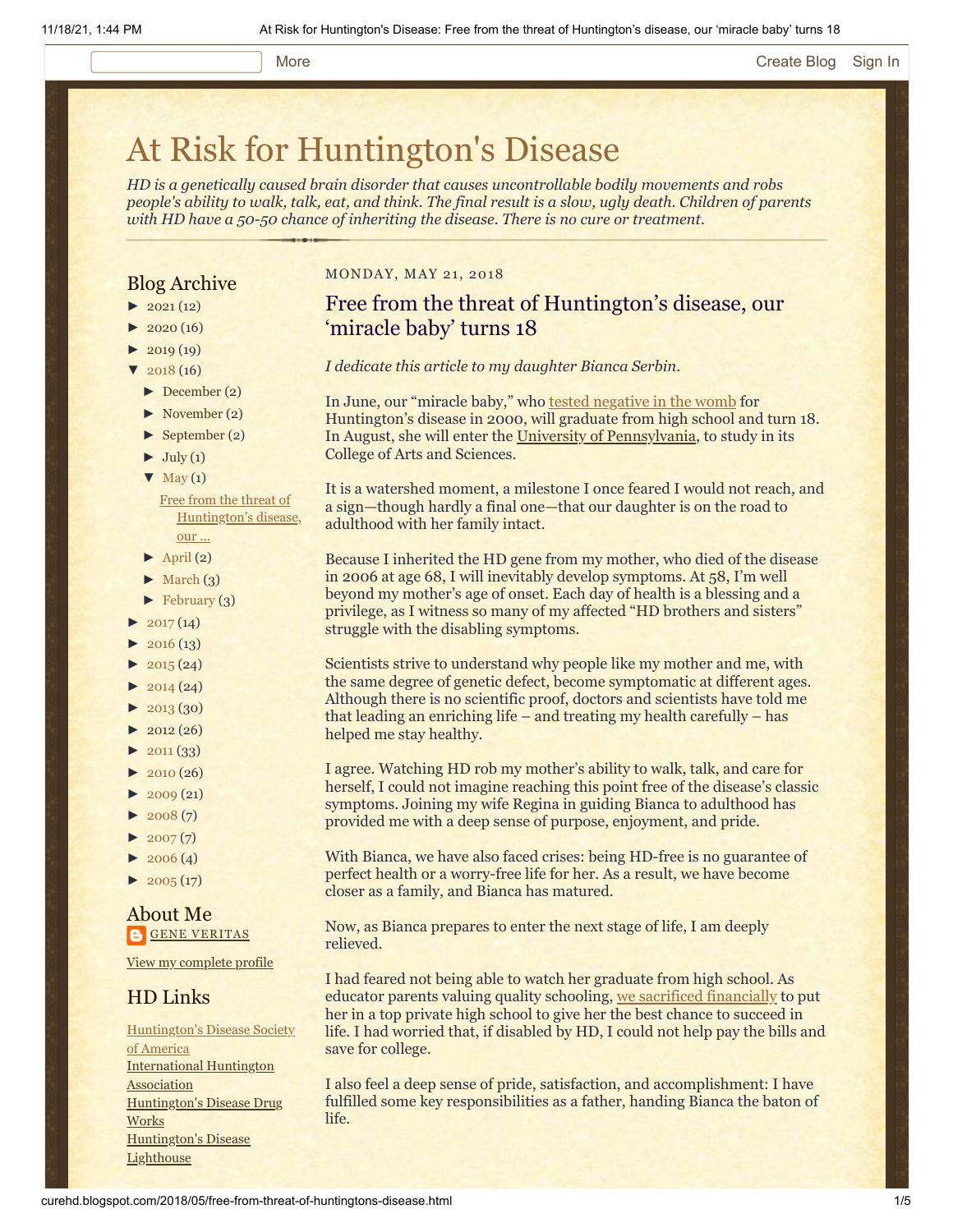11/18/21, 1:44 PM At Risk for Huntington's Disease: Free from the threat of Huntington's disease, our 'miracle baby' turns 18

**Hereditary Disease** [Foundation](http://www.hdfoundation.org/) [Huntington's](http://www.hdac.org/) Disease **Advocacy Center** Thomas [Cellini Huntington's](http://www.ourtchfoundation.org/) **Foundation** HDSA [Orange](http://www.hdsaoc.org/) County (CA) **Affiliate** HD Free with [PGD!](http://www.hdfreewithpgd.com/) [Stanford](http://www.stanford.edu/group/hopes/) HOPES Earth Source [CoQ10,](http://www.escoq10.com/) Inc.

# HD Blogs and Individuals

Chris Furbee: [Huntingtons](http://www.huntingtonsdance.org/) **Dance** Angela F.: Surviving [Huntington's?](http://survivinghuntingtons.blogspot.com/) Heather's [Huntington's](http://heatherdugdale.angelfire.com/) Disease Page



### *Bianca Serbin (family photo)*

Because of the psychological trauma of testing Bianca in the womb, Regina and I decided against further children. Raised as an only child, Bianca needed to overcome shyness and social isolation. Her high school's strong emphasis on academics and leadership helped her blossom in these areas.

Bianca and her generation will face immense challenges beyond the firstorder responsibilities of learning, growing, and finding their place in the world. They are bequeathed such daunting social problems as gun violence, inequality, anti-democratic political movements at home and abroad, global warming, and nuclear proliferation – challenges my generation has failed to adequately address. They will need to exercise great leadership and form new social movements.

I believe they will. I am impressed with, and proud of, young people such as the Parkland, Florida, shooting survivors who have organized politically, refusing to accept the tiresome and dangerous status quo on gun violence. Their movement has the potential to impact society the way the civil rights and anti-war movements of the 1960s did. Bianca and her schoolmates joined students around the country in the local-level protests against the violence.

Raising a daughter in the era of  $#MeToo$  produces great angst. Bianca will need to be strong and independent as she navigates new challenges and, as in the fight against HD, she will need to find allies.

I'm confident that, no matter what path she chooses, Bianca will help make the world a better place.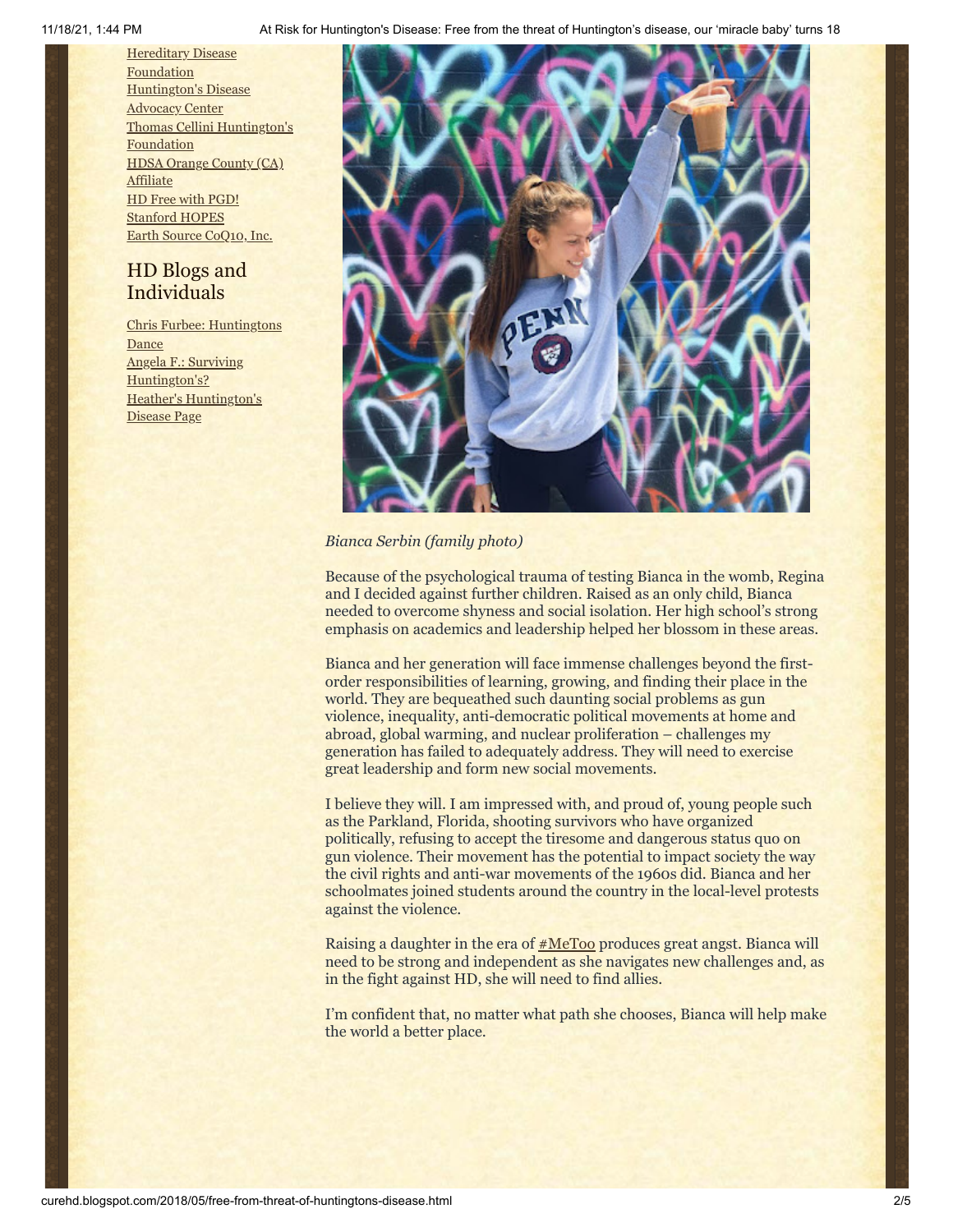

*Gene Veritas (aka Kenneth P. Serbin) with daughter Bianca (family photo)*

Previous generations did not have our options. After the discovery of the HD gene in 1993, Regina and I became part of the first wave of couples [testing babies in the womb, and later using preimplantation genetic](https://vimeo.com/75619566) diagnosis, to safeguard our children from the disease.

Regina and I were especially adamant about testing because, in a cruel twist of HD, men can pass on an even greater level of genetic defect, leading some children to develop the juvenile form of the disease.

Our generation of HD families have also become more outspoken about HD, a disease so terribly hidden and stigmatized in the past. It's still that way for many families here and around the world.

I've always answered Bianca's questions about HD, wanting her to learn about the topic with full transparency, to prevent the harmful effects of denial. She was first exposed to HD at the age of two by learning that her grandmother was ill with a ["boo-boo on her brain."](http://curehd.blogspot.com/2010/01/telling-truth-about-disease.html) At age nine, she learned that I carried the gene – but also that [she did](http://curehd.blogspot.com/2010/05/dad-could-you-get-hd.html) *not*.

Since childhood, Bianca has participated in HD fundraisers and other events. Recently, she has also volunteered for the local chapter of the [Huntington's Disease Society of America.](http://san-diego.hdsa.org/)

Bianca reads this blog regularly, a way for her to deepen her understanding of HD and to tighten her bond with me. I know that she loves me and is deeply concerned about my risk for HD.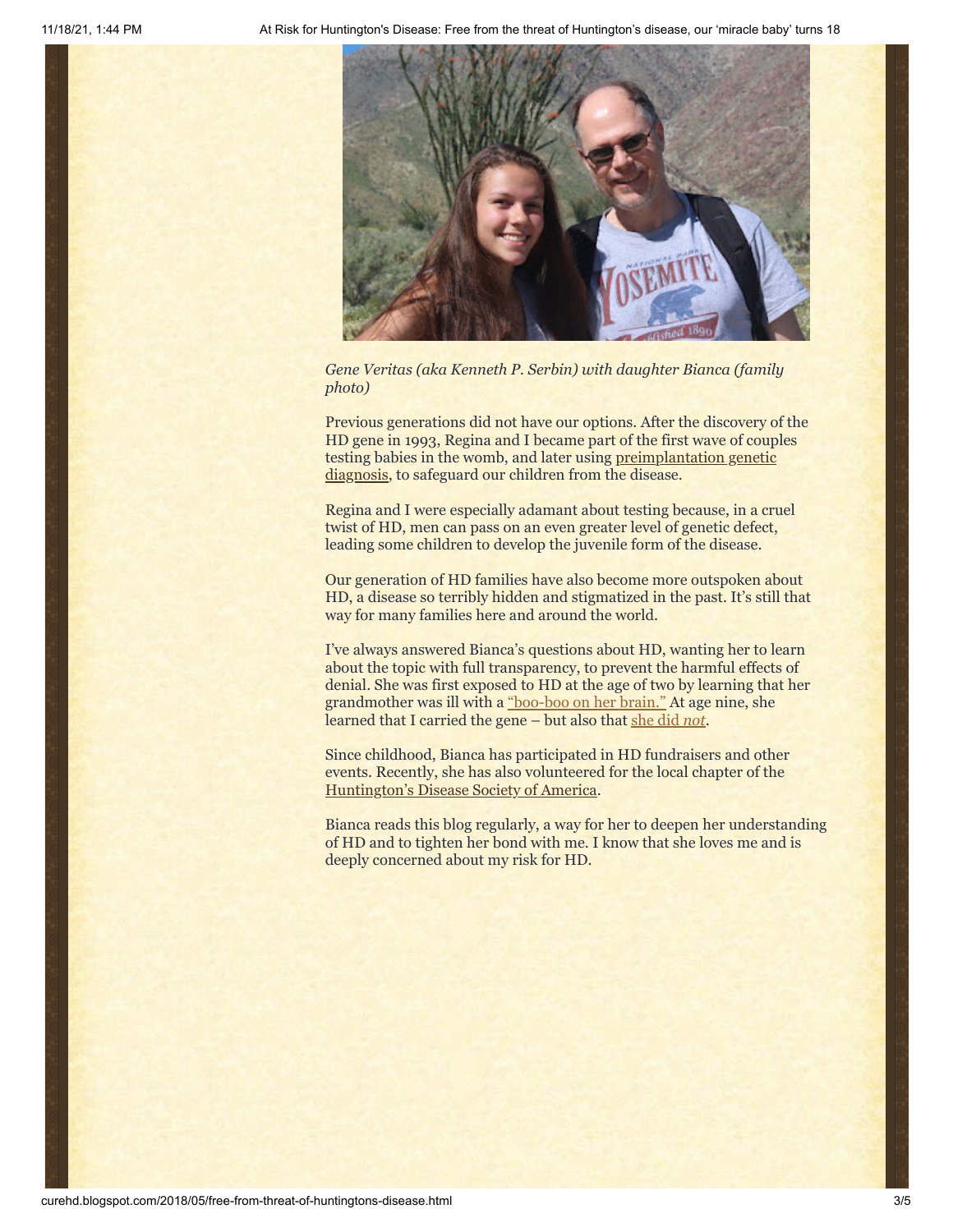

*Bianca, San Diego Chargers tight end Antonio Gates, and Gene Veritas at an HDSA-San Diego fundraiser, 2008 (family photo)*

Throughout Bianca's senior year, Regina and I have begun to brace ourselves for the empty nest syndrome.

At the same time, we're very excited for Bianca. I'm looking forward to our family trip to Philadelphia to install her at Penn and help her transition to this new phase in her life.

Meanwhile, on the HD front, much work remains to be done: along with thousands of other Americans, I still face the threat of HD. We need to realize the dream of effective treatments – perhaps even a cure – that would allow me to live to a ripe old age and, with Regina, continue to enjoy the next stages of Bianca's life.